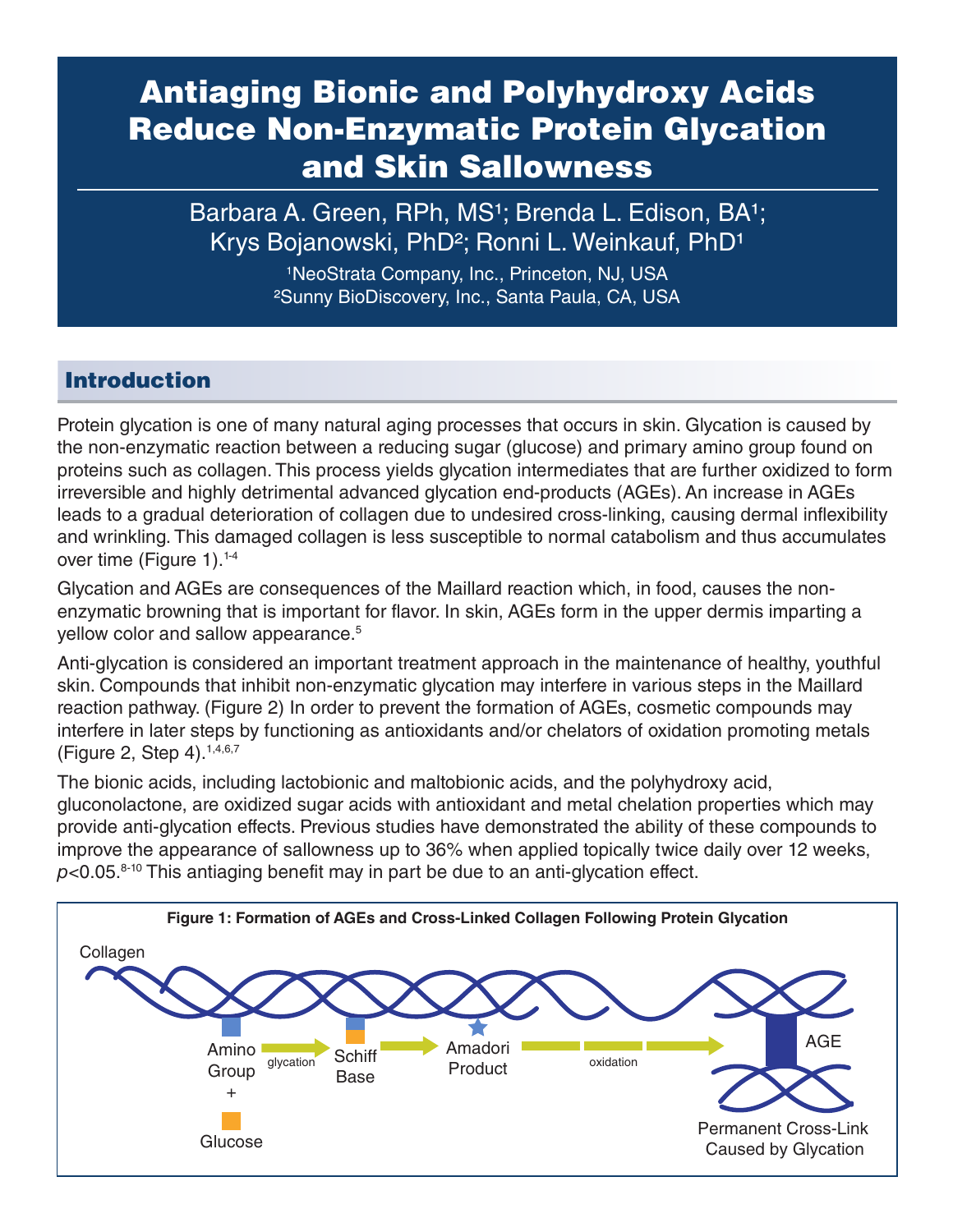



# **Objective**

An *in vitro* study was conducted to determine whether lactobionic acid, maltobionic acid and gluconolactone influence non-enzymatic protein glycation (NEG).

## Study Methodology

| <b>Study Parameter</b>                               | <b>Description</b>                                                                                                                                                                                                                                                                                                                                                         |
|------------------------------------------------------|----------------------------------------------------------------------------------------------------------------------------------------------------------------------------------------------------------------------------------------------------------------------------------------------------------------------------------------------------------------------------|
| Test materials<br>(dissolved in PBS)                 | • Gluconolactone: 0.05%, 0.10%, 0.50%                                                                                                                                                                                                                                                                                                                                      |
|                                                      | • Lactobionic Acid: 0.05%, 0.10%, 0.50%                                                                                                                                                                                                                                                                                                                                    |
|                                                      | • Maltobionic Acid: 0.05%, 0.10%, 0.50%                                                                                                                                                                                                                                                                                                                                    |
| Controls                                             | • Positive: Aminoguanidine 0.01%, a well-known NEG inhibitor                                                                                                                                                                                                                                                                                                               |
|                                                      | • Negative: Water                                                                                                                                                                                                                                                                                                                                                          |
| Protein substrate                                    | • Serum albumin 1.0%                                                                                                                                                                                                                                                                                                                                                       |
| Test material preparation                            | • 24-day incubation period of test material plus albumin at 37°C in the presence and<br>absence of 0.5M glucose. Sodium azide 0.025% was used as an antimicrobial agent.                                                                                                                                                                                                   |
| Non-enzymatic glycation<br>measurement <sup>11</sup> | • Test materials were added to 96 black well plates containing albumin in the presence<br>or absence of glucose. Initial non-tryptophan fluorescence was recorded at excitation/<br>emission wavelengths 409/460nm with a microplate fluorometer. After 24 days of<br>incubation, fluorescence measurements were collected. The experiment was performed<br>in triplicate. |
| Analysis                                             | • Difference in signal intensity between baseline and 24 days for each sample condition<br>was calculated and standardized to the water control. Significance was determined at<br>$p<0.05$ (with at least 20% variation from the water control).                                                                                                                          |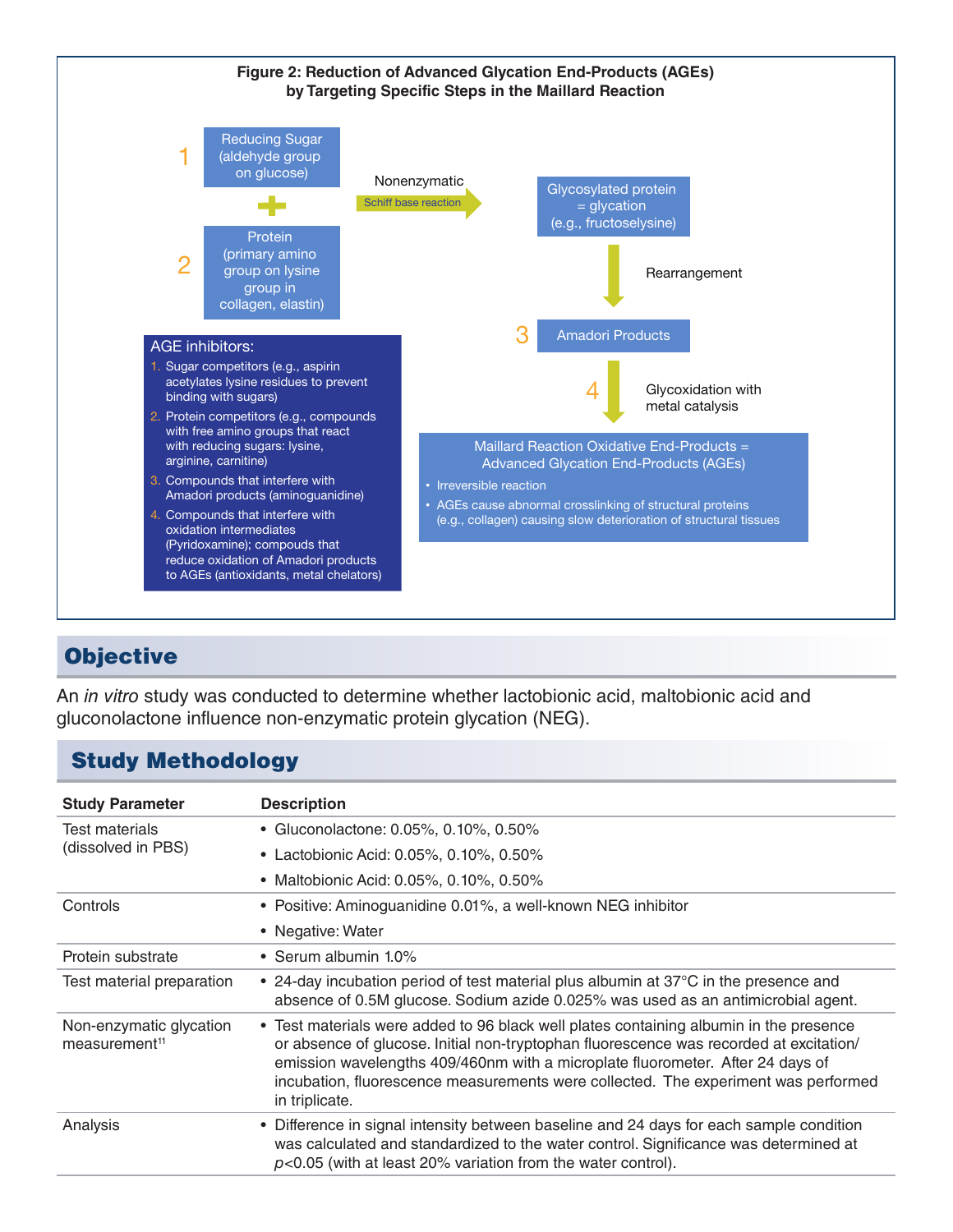# **Results**

Gluconolactone showed a dose-dependent inhibitory effect on non-enzymatic glycation that was statistically significant (*p*<0.05) compared to water control and similar in efficacy to the positive control aminoguanidine (0.01%). Complete inhibition (100%) was achieved at the highest dose (0.50%). (Figure 3)

Lactobionic acid showed a statistically significant, 91% inhibition of non-enzymatic glycation at the highest dose (0.05%), *p*<0.05. The result was similar to the positive control aminoguanidine (0.01%). (Figure 4)

Maltobionic acid showed a significant, dose-dependent inhibitory effect on nonenzymatic glycation at 0.10% and 0.50%, *p*<0.05. The result was similar to the positive control aminoguanidine (0.01%). (Figure 5)